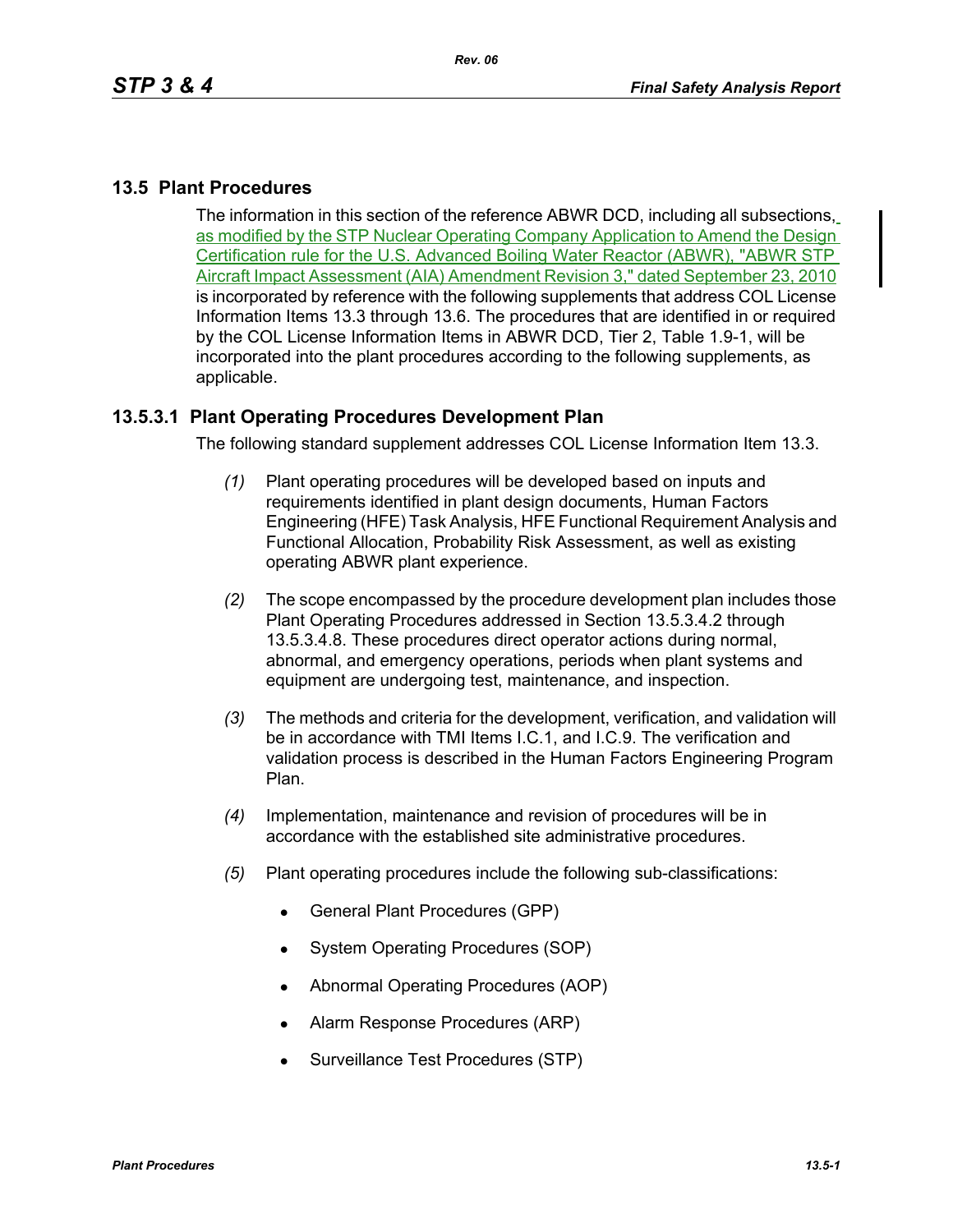- *(6)* A procedure writer's guide will be developed and implemented that defines the process for developing GPP, SOP, AOP, ARP, and STP. For multi-unit sites with existing operating units, the Writers Guide in use for the operating units will be used to ensure consistent site operation. The guide will contain sufficiently objective criteria so that procedures developed are complete, accurate, consistent in organization, style, and content, easy to understand. It will provide instructions for procedure content and format, including the writing of action steps and the specification of acceptable acronym lists and acceptable terms to be used.
- *(7)* The content of the GPPs, SOPs, and STPs will incorporate the following elements as applicable.
	- **Title**
	- Discussion
	- **References**
	- Prerequisites
	- Precautions (including warnings, cautions, and notes)
	- Limitations and actions
	- Required operator actions
	- Acceptance criteria (Surveillance Test Procedures only)
	- **References**
	- **Attachments**
- *(8)* The format for the Abnormal Operating Procedures (AOPs) and procedures for other significant events will include the following, as appropriate:
	- Symptoms
	- Automatic actions
	- Immediate operator actions
	- Subsequent operator actions
- *(9)* The format for the Alarm Response Procedures will include the following, as appropriate:
	- Alarm message description
	- Automatic actions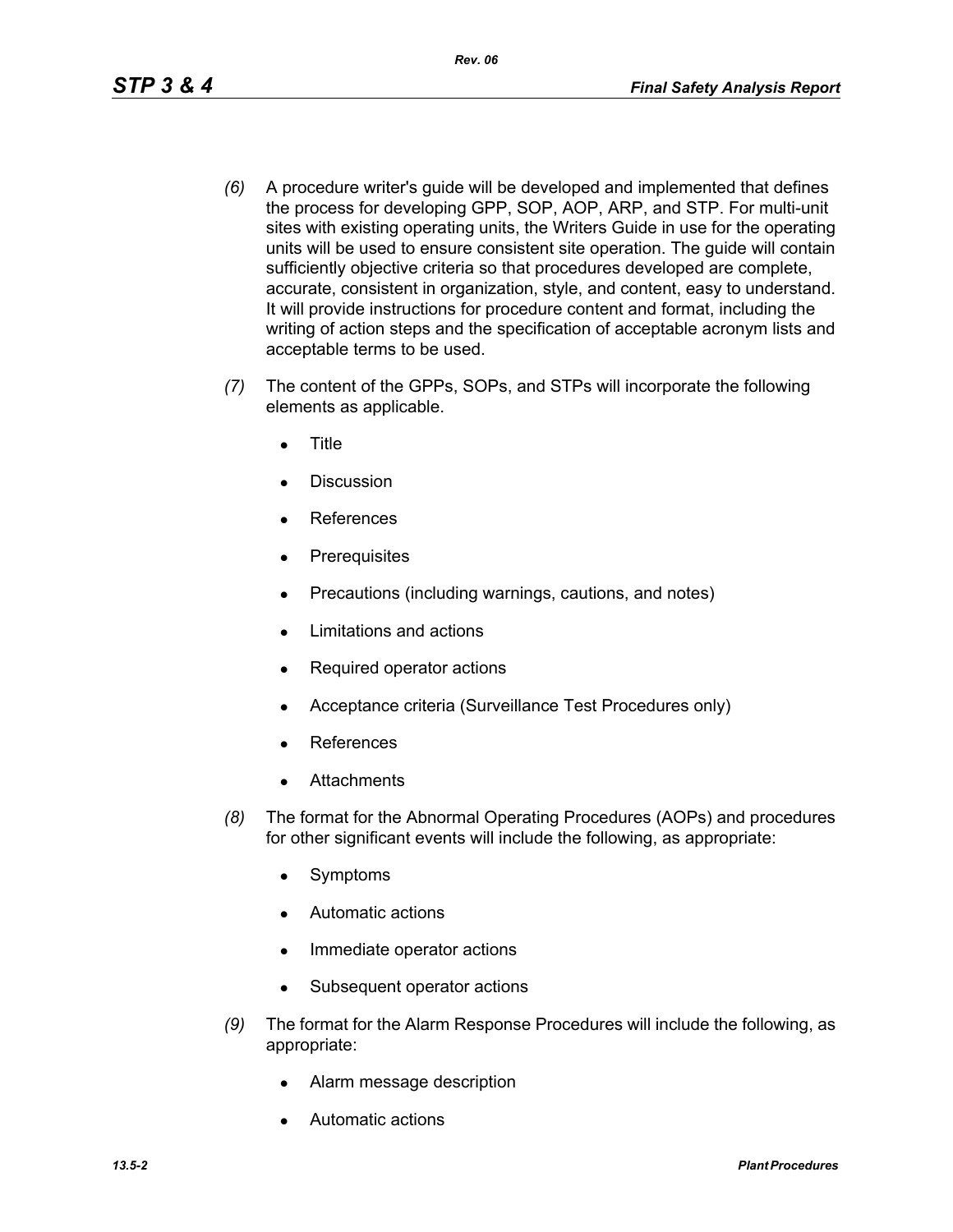- Operator actions
- Probable causes

## **13.5.3.2 Emergency Operating Procedures**

The following standard supplement addresses COL License Information Item 13.4.

- *(1)* STP will utilize the approved Emergency Procedure Guidelines (EPG) as found in Chapter 18 of the Design Control Documents Tier 2, based on the BWR Owners Group EPG Revision 4.
- *(2)* A plant specific Emergency Operating Procedure (EOP) writer's guide will be developed and implemented. The writer's guide will contain objective criteria that will require that the emergency procedures are consistent in organization, style, content, and usage of terms. Guidance for the development of EOP's will come from NUREG-0899, NUREG-1358 (including Supplement 1) and NUREG/CR-5228.
- *(3)* EOPs will be in a symptom-based format with clearly specified entry conditions that provide the operator guidance in response to upset plant conditions in which one or more key variables are out of limits, regardless the cause.
- *(4)* STP Plant Specific Technical Guidelines (PSTGs) will be generated based on analysis of transients and accidents that are specific to a site plant design and operating philosophy. The PSTGs will be derived from the ABWR EPGs.
- *(5)* As part of the emergency procedure development, a document will be generated identifying any significant deviations from the approved EPGs (including identification of additional equipment beyond that identified in the approved guidelines), along with all necessary engineering evaluations or analyses to support the adequacy of each deviation. As part of this evaluation a determination whether these deviations impact the analysis of controls and indications identified in Appendix 18 F of the Design Control Document Tier-2 will be performed.
- *(6)* Site-specific calculations will be performed to support generation of the curves and limits utilized in the EOPs.
- *(7)* EOPs will support the Plant Operations Training Program. They are verified and validated in the HFE program and evaluated in the STP Human Factors Engineering Program. The EOPs will also be completed in time to support the Plant Operations Training Program. The Procedure Generation Package (PGP) for EOPs will be submitted to the NRC 3 months prior to formal operator training on EOPs.
- *(8)* Implementation, maintenance, and revision of procedures will be in accordance with the established site administrative procedures.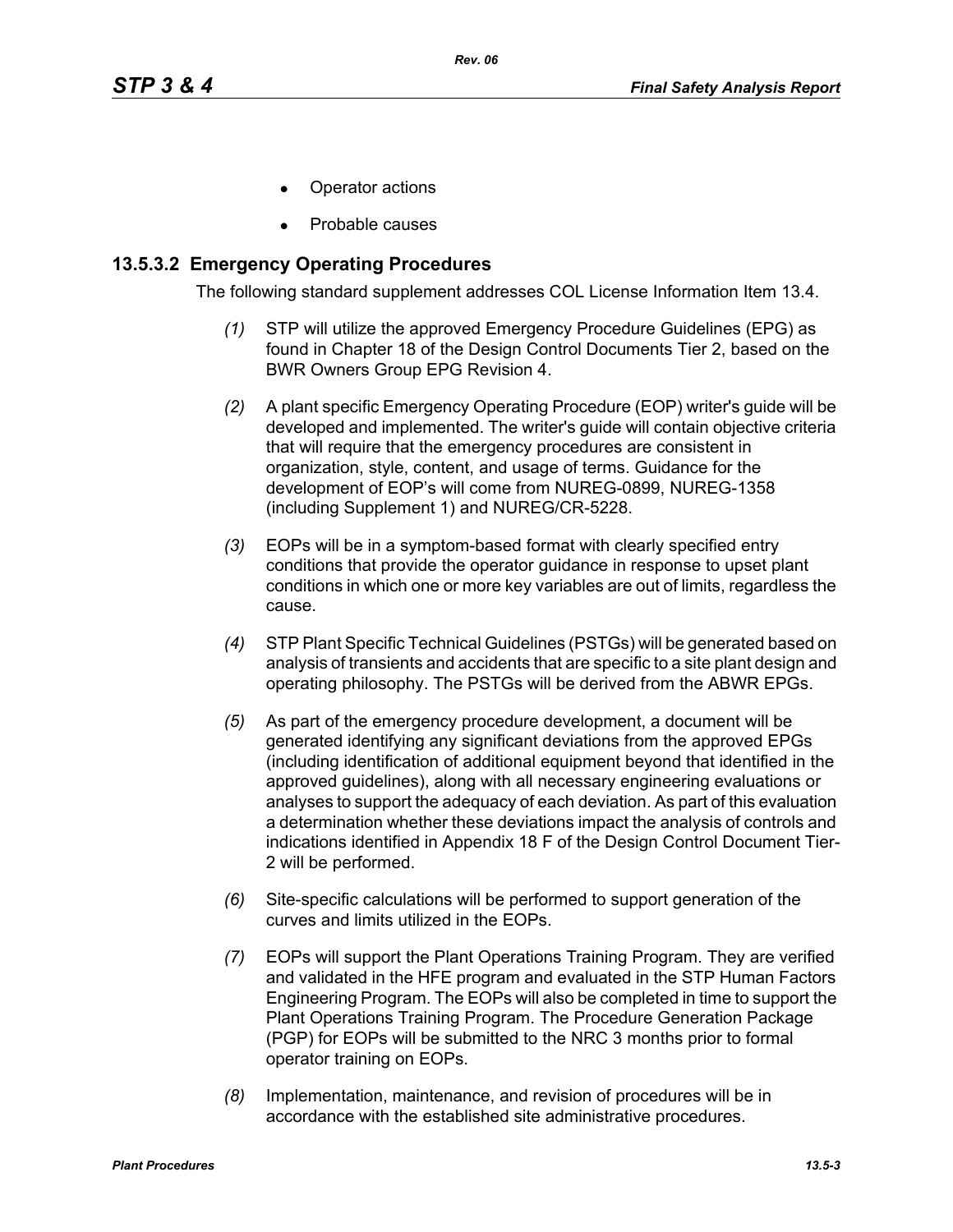# **13.5.3.3 Implementation of the Plan**

The following standard supplement addresses COL License Information Item 13.5.

*Rev. 06*

#### **13.5.3.3.1 Administrative Procedures**

- *(1)* Administrative procedures are those procedures that (a) provide the administrative controls with respect to performing activities or evolutions, and (b) define and provide controls for operational activities of the plant staff. Examples of procedures that fall in this category are identified in section 13.5.3.4.1.
- *(2)* Regulatory Guide (RG) 1.33, Rev. 2, will be used as a guide for the preparation of plant administrative policies and procedures. The requirements of the STP FSAR 17.2 (Quality Assurance During the Operations Phase) will be met for those systems and components listed in section 13.5.3.4.1 to which 10 CFR 50 Appendix B requirements apply.
- *(3)* Administrative procedures will be developed based upon the experiences of other STP operating plants and will be consistent with STP guidelines.
- *(4)* The responsibility for preparing, maintaining and approving plant procedures will be assigned by an STP administrative procedure. Procedures will be assigned to an STP organization and manager based on content, intended user, and importance to plant operation. Safety-related procedures will be reviewed by the Plant Operations Review Committee (PORC) and approved by the Plant Manager.

#### **13.5.3.3.2 Maintenance and Other Procedures**

- *(1)* Procedures under this category address specific site-wide programs as they relate to maintenance and general operations. Procedures in this category are normally developed consistent with STP guidelines and based on the experiences of other operating plants.
- *(2)* A list of typical procedures included in the scope of the Maintenance and Other Operating Procedures is provided in Section 13.5.3.4.2 and 13.5.3.4.3. It is not necessary for all the procedures to contain titles exactly as listed, but all systems, evolutions, and events listed that are applicable to the ABWR certified design will be covered.
- *(3)* The existing procedures in use at STP 1 & 2 will be used to ensure consistent site operation. A review will be performed to ensure that the existing administrative procedures are consistent with the STP 3 & 4 FSAR. Should any changes be necessary to those procedures as a result of ABWR unique features, the procedures will be updated using the existing procedure change process.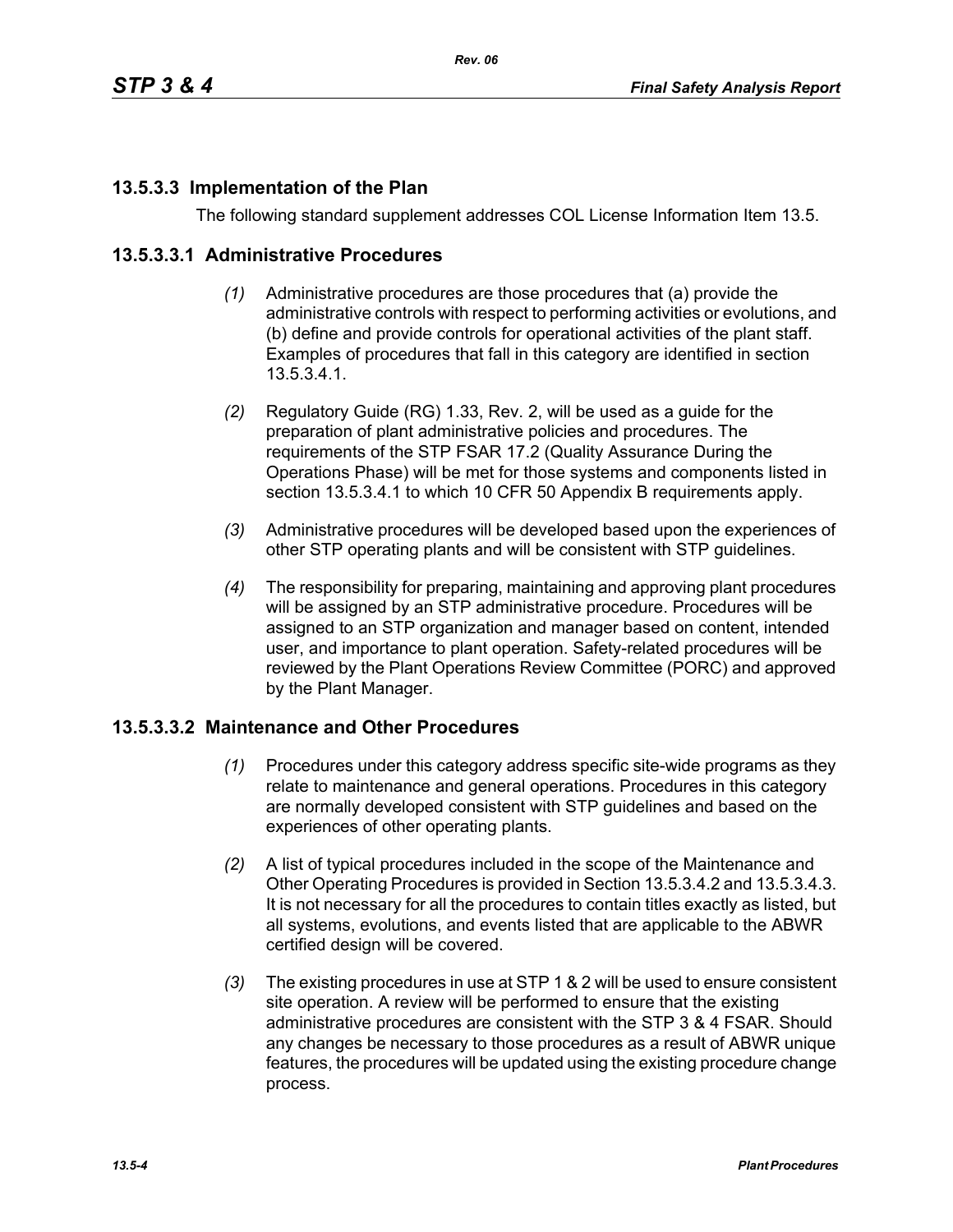*(4)* STP procedures will be prepared following the STP guidelines listed above and be issued six months prior to the commencement of the Preoperational Test Program.

# **13.5.3.4 Procedures Included In Scope Of Plan**

The following standard supplement addresses COL License Information Item 13.6.

The following is a list of typical procedures that will be included in the scope of the Plant Procedures Development Plan. It is not necessary for all the procedures to contain titles exactly as listed, but all systems, evolutions, and events listed that are applicable to the ABWR nuclear power station will be covered.

## **13.5.3.4.1 Administrative Procedures**

Administrative Procedures are those procedures that (1) provide the administrative controls with respect to performing activities or evolutions and (2) define and provide controls for operational activities of the plant staff. These include:

- *(1)* Control ( i.e. control of activies or evolutions)
	- Procedure review and approval
	- Equipment control procedures
	- Control of maintenance and modifications
	- $\bullet$  Fire protection procedures
	- Crane operation procedures
	- Temporary changes to procedures
	- Temporary procedures
	- Special orders of a transient or self-cancelling character
- *(2)* Specific Procedures (i.e. operational activities for plant staff)
	- Standing orders to shift personnel including the authority and responsibility of the shift supervisor, licensed senior reactor operator in the control room, control room operator, and shift technical advisor
	- A process for implementing the safety/security interface requirements of 10 CFR 73.58.
	- Assignment of shift personnel to duty stations and definition of "surveillance area"
	- Shift relief and turnover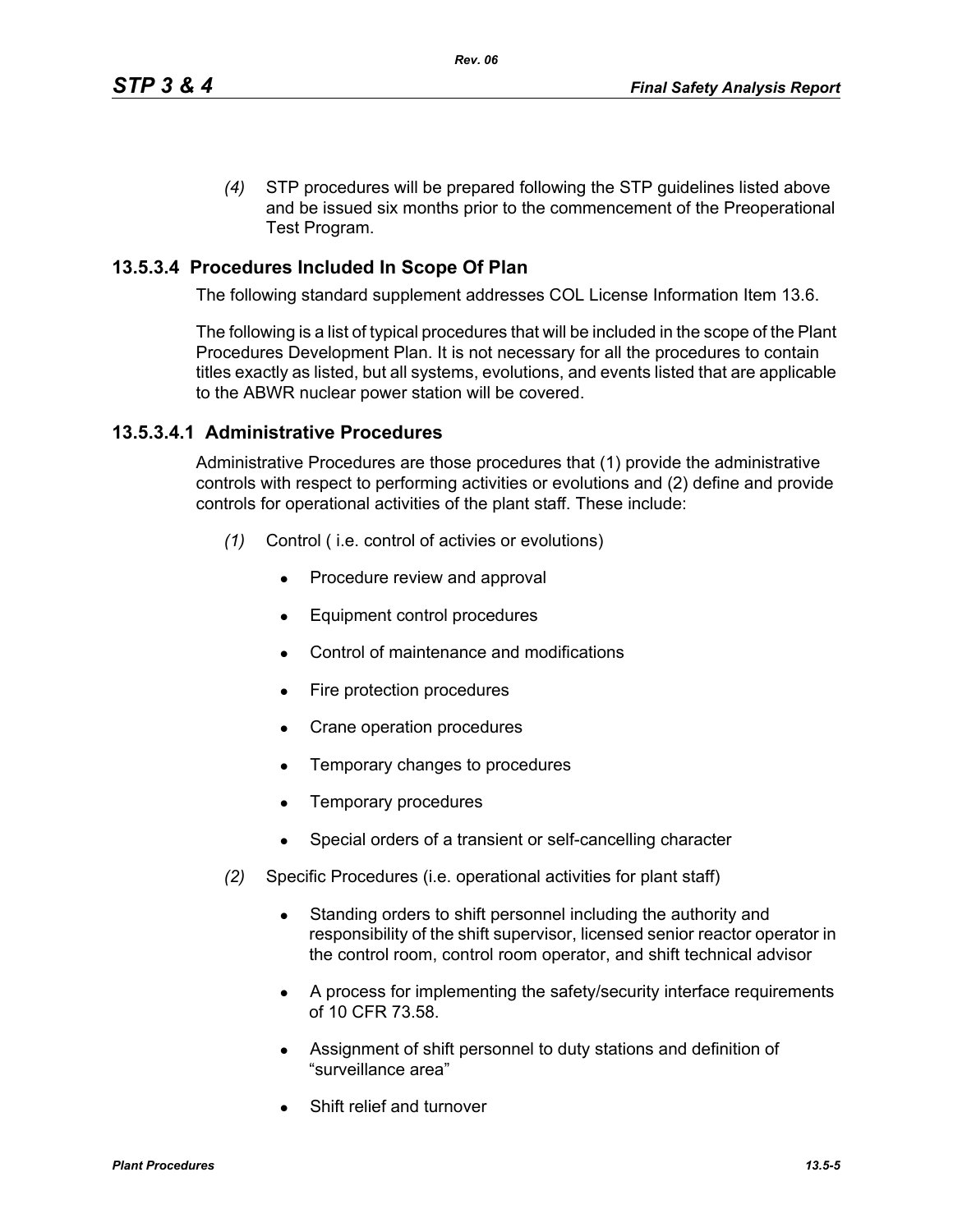- Fitness for duty
- Control room access
- Limitations on work hours
- Feedback of design construction and applicable important industry and operation experience
- Shift Supervisor administrative duties
- Verification of correct performance of operating activities

# **13.5.3.4.2 Maintenance and Other Operating Procedures**

Procedures will be provided to guide operation during maintenance and modification procedures that require operator actions to be taken in the main control room or remote shutdown panel including the following:

- *(1)* Exercising of equipment that is normally idle but that must operate when required
- *(2)* Removal of reactor head
- *(3)* Plant radiation protection procedures
- *(4)* Emergency preparedness procedures
- *(5)* Instrument calibration and test procedures
- *(6)* Chemical-radiochemical control procedures
- *(7)* Radioactive waste management procedures
- *(8)* Maintenance and modification procedures
- *(9)* Material control procedures
- *(10)* Precautions for performing testing, maintenance and inspections of Main Control Room and Remote Shutdown control panels
- *(11)* Activation and implementation of the facility emergency plan

#### **13.5.3.4.3 Radiation Control Procedures**

The following procedures will be provided as discussed in Section A 7(d) of ANSI/ANS-3.2

- *(1)* Mechanical vacuum pump operation
- *(2)* Air ejector operation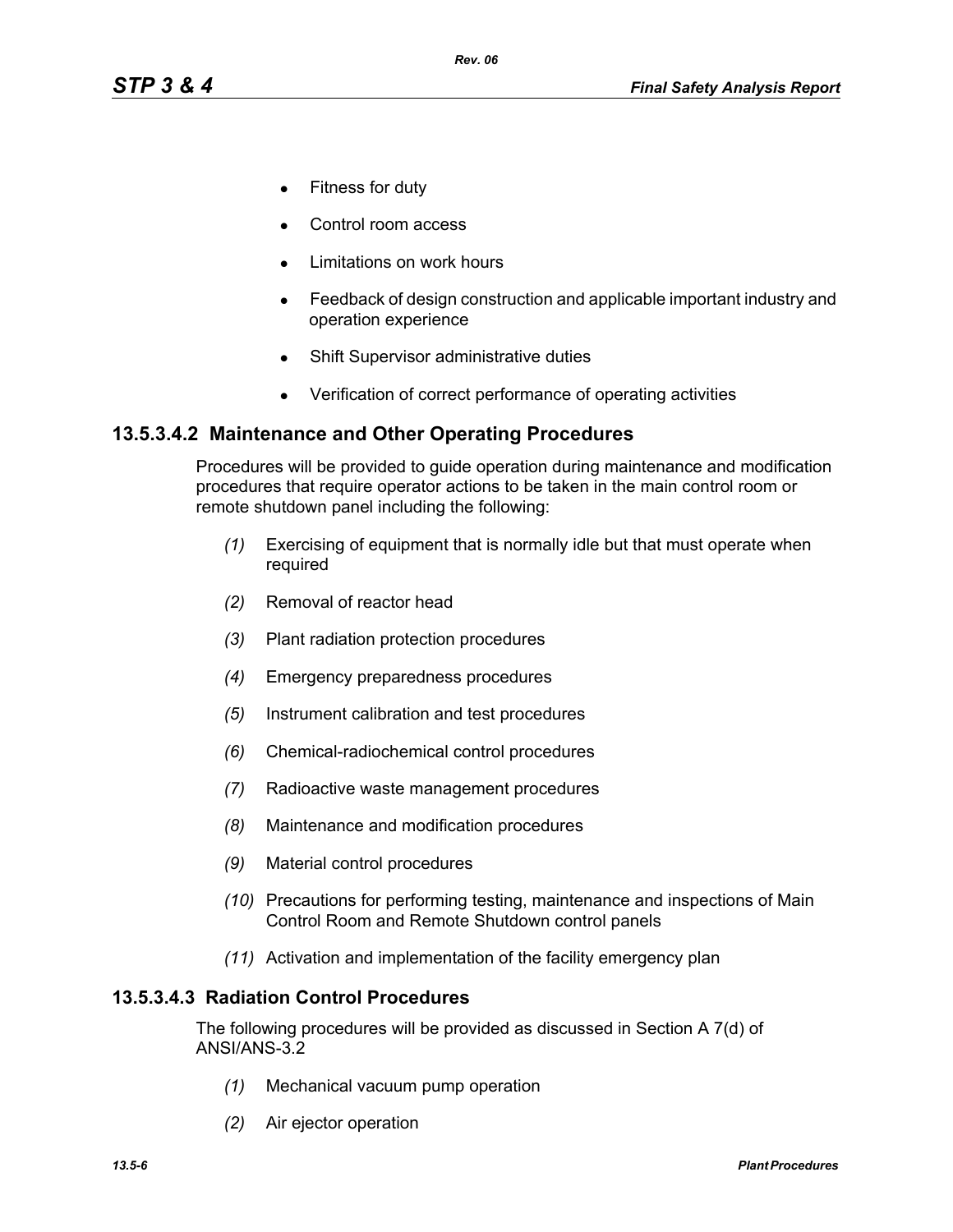- *(3)* Packing steam exhauster operation
- *(4)* Sampling
- *(5)* Air ejection, ventilation, and stack monitor
- *(6)* Area radiation monitoring system operation
- *(7)* Process radiation monitoring system operation
- *(8)* Meteorological monitoring
- *(9)* Discharge of effluents
- *(10)* Dose calculations

Equipment-specific requirements (items 1 through 7) will be addressed in the System Operating Procedures and elements that must be incorporated for the entire site (items 8 through 10) will be addressed in Administrative or Maintenance Procedures.

## **13.5.3.4.4 General Plant Procedures**

Integrated operating procedures provide instruction for the integrated operation of the plant. As discussed in Section A5 of ANSI/ANS-3.2, typical integrated operating procedures will include evolutions listed below:

- *(1)* Cold Shutdown to Hot Standby
- *(2)* Hot Shutdown to Startup
- *(3)* Recovery from Reactor Trip
- *(4)* Operation at Hot Standby
- *(5)* Turbine Startup and Synchronization of Generator
- *(6)* Changing Load and Load Following
- *(7)* Power Operation and Process Monitoring
- *(8)* Power Operation with Less than Full Reactor Coolant Flow
- *(9)* Plant Shutdown to Hot Standby
- *(10)* Hot Standby to Cold Shutdown
- *(11)* Preparation for Refueling and Refueling Equipment Operation
- *(12)* Refueling and Core Alternations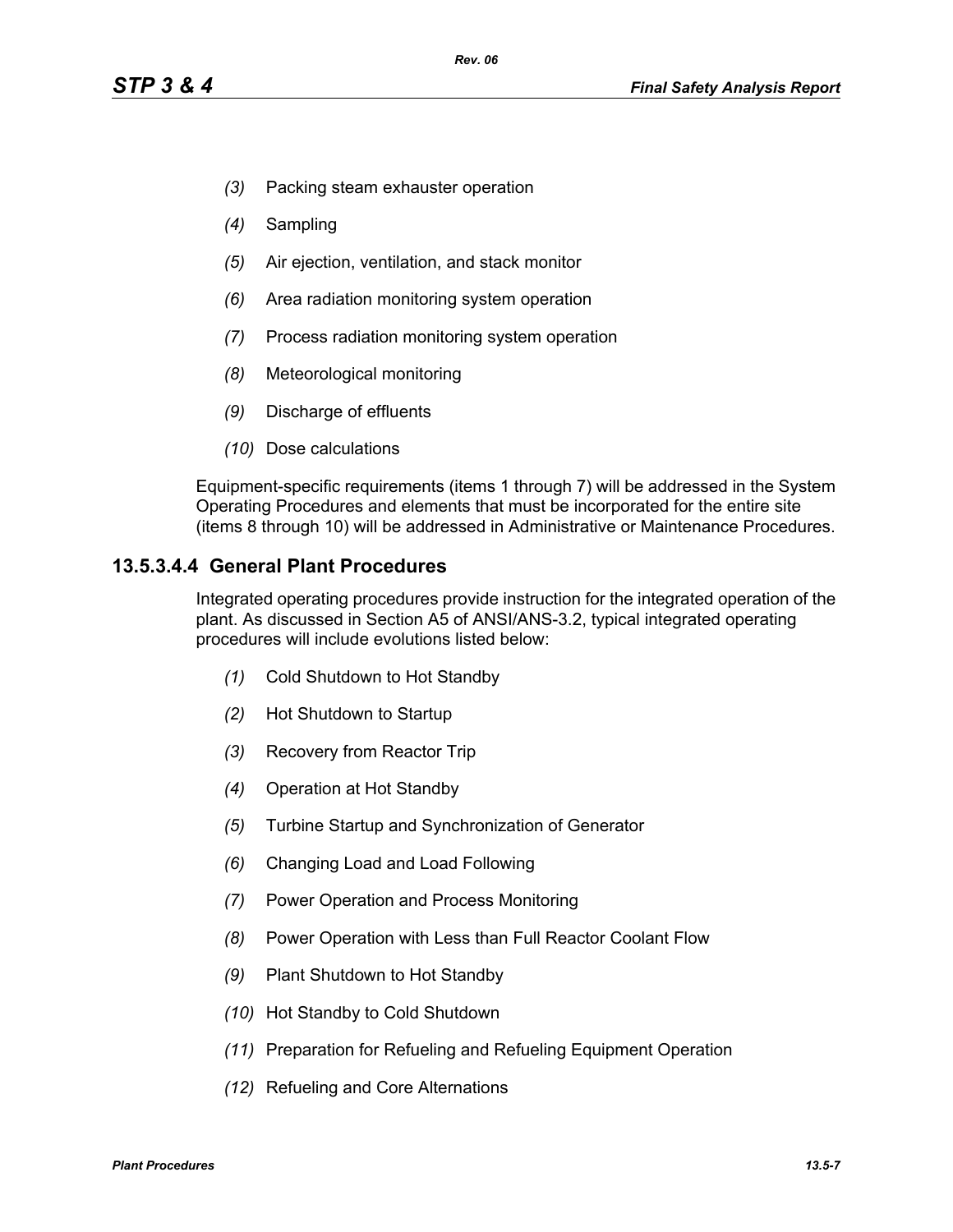# **13.5.3.4.5 System Operating Procedures**

Instructions for energizing, filling, venting, draining, starting up, shutting down, changing modes of operation, returning to service following testing (if not contained in the applicable testing procedure), and other instructions appropriate for operation of systems and prevention of water hammer will be delineated in System Operating Procedures. As discussed in Section A3 of ANSI/ANS-3.2, typical System Operating Procedures are listed below:

- *(1)* Nuclear Steam Supply System (Vessel and Recirculating System)
- *(2)* Control Rod Drive System
- *(3)* Reactor Water Cleanup System
- *(4)* Standby Liquid Control System
- *(5)* Residual Heat Removal System
- *(6)* High Pressure Core Flooder System
- *(7)* Reactor Core Isolation Cooling
- *(8)* Automatic Depressurization System
- *(9)* Reactor Building Cooling Water System
- *(10)* Containment
	- $\bullet$  Maintaining Integrity
	- Containment Ventilation System
	- $\bullet$  Inerting and Deinerting
- *(11)* Fuel Pool Cooling and Cleanup System
- *(12)* Main Steam System
- *(13)* Turbine/Generator System
- *(14)* Condensate System
- *(15)* Feedwater System
- *(16)* Makeup Water System
- *(17)* Reactor Building Service Water System
- *(18)* Turbine Building Service Water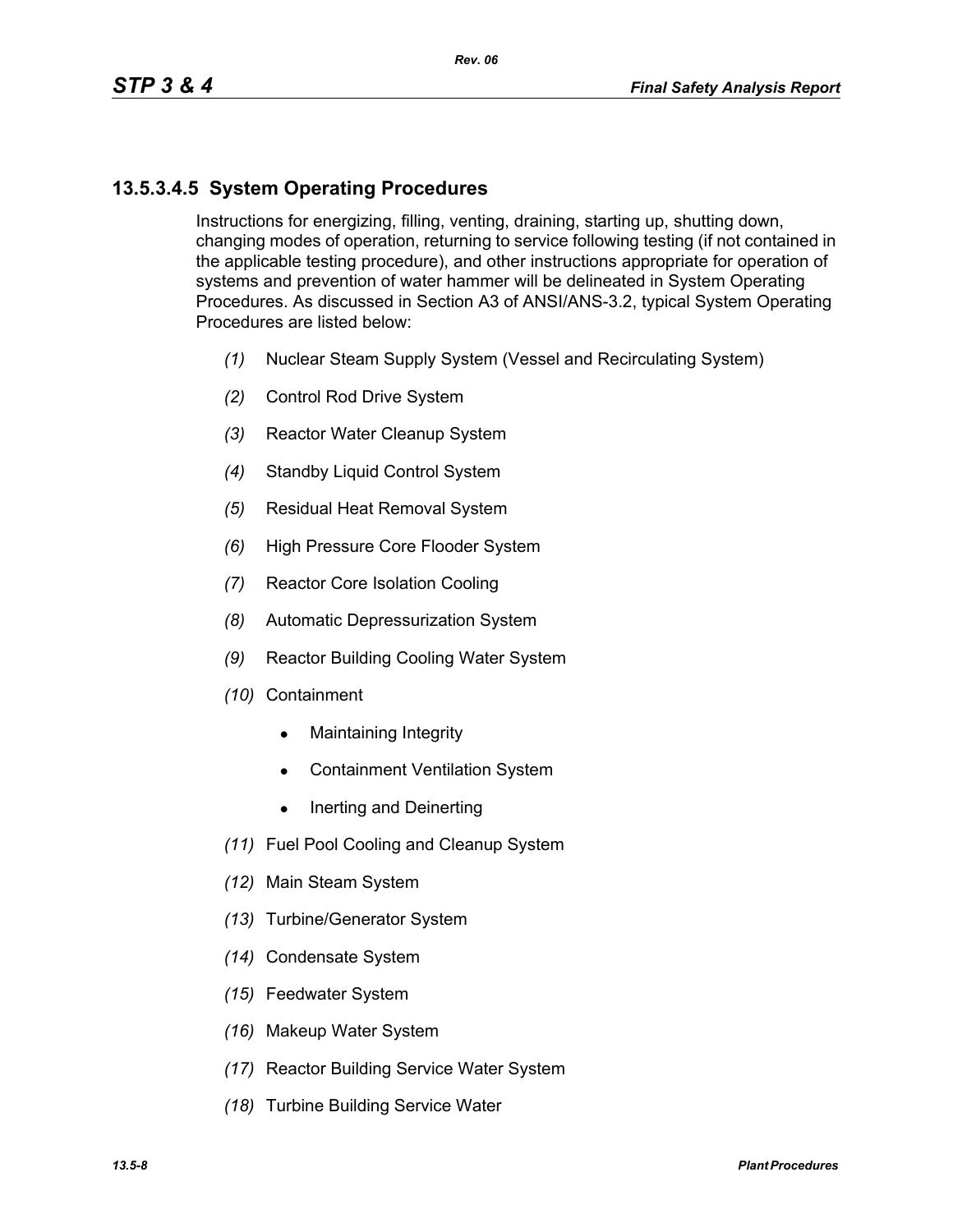- *(19)* Reactor Building HVAC System
- *(20)* Control Building HVAC System
- *(21)* Radwaste HVAC System
- *(22)* Standby Gas Treatment System
- *(23)* Instrument Air System
- *(24)* Electrical System
	- Offsite: Circuits between offsite transmission network and the onsite Class 1E distribution system
	- Onsite: Emergency Power Sources (e.g., Diesel generator, batteries)
		- –- AC System
		- –- DC System
- *(25)* Neutron Monitoring System
	- Startup Range Neutron Monitoring System
	- Power Range Neutron Monitoring System
	- Traversing In-core Probe System
- *(26)* Reactor Protection System
- *(27)* Rod Worth Minimizer

#### **13.5.3.4.6 Alarm Response Procedures**

Procedures will be prepared for off-normal or alarm conditions that require operator action in the Main Control Room. An individual procedure will be written for each annunciator window containing instructions for each alarm associated with that window which is important to safety or the operation of the power plant. These instructions will normally contain (1) the meaning of the alarm, (2) the source of the signal, (3) the immediate action that is to occur automatically, (4) the immediate operator action, and (5) the long-range actions. If more than one alarm applies to a given procedure, repetition of the procedure may not be required if the applicable annunciators are listed at the beginning of the procedure.

Included in this procedure group will be specific guidance specifying operator actions in response to prolonged low level reactor coolant system leakage below Technical Specifications limits.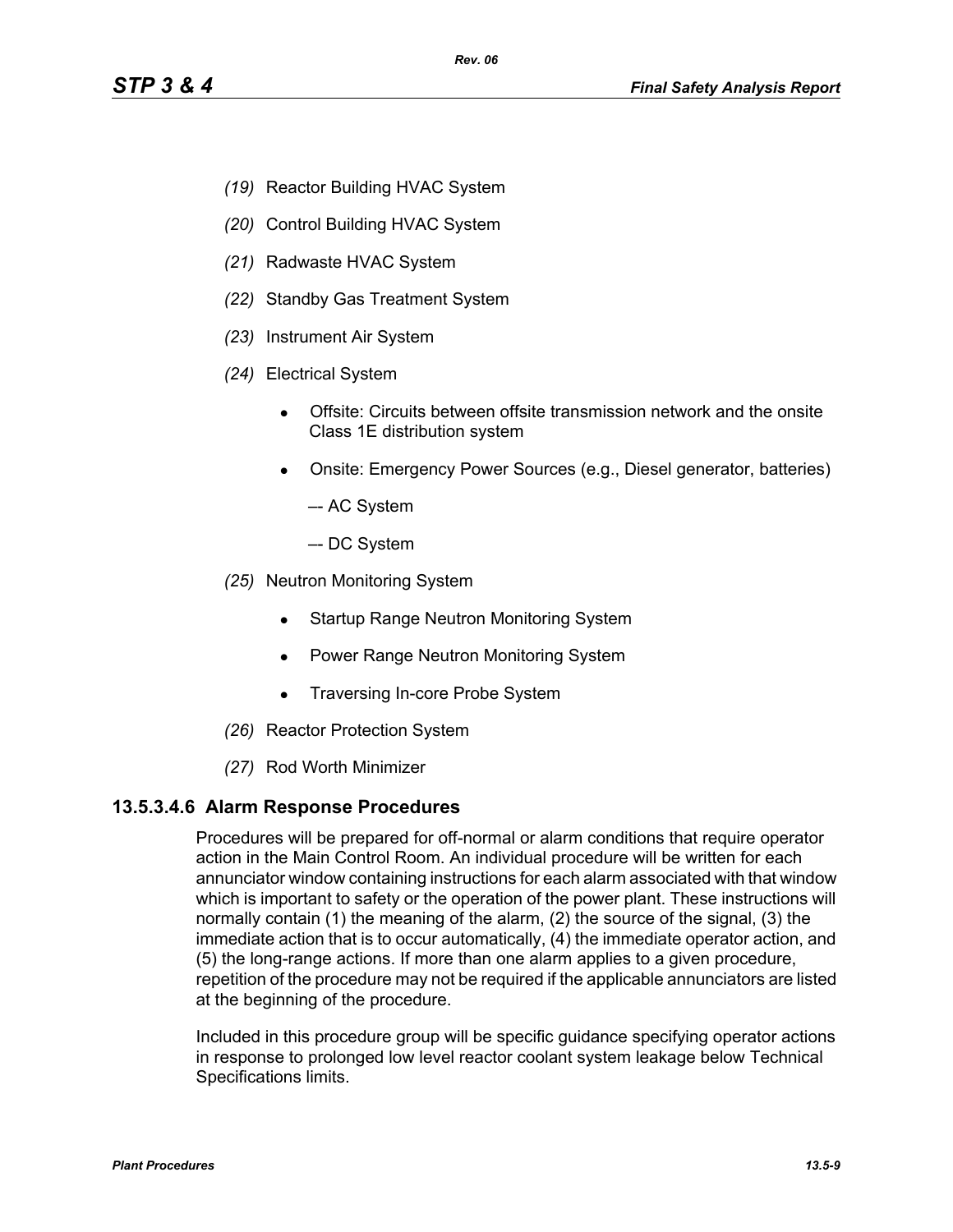## **13.5.3.4.7 Abnormal Operating Procedures**

 As discussed in Section A 10 of ANSI/ANS-3.2, procedures will be provided to guide operation for significant events. Examples of such events are listed below.

- *(1)* Loss of Coolant (inside and outside primary containment, response to large and small breaks, including leak-rate determination)
- *(2)* Loss of Instrument Air
- *(3)* Loss of Electrical Power (or degraded power sources or both)
- *(4)* Loss of Core Coolant Flow
- *(5)* Loss of Condenser Vacuum
- *(6)* Loss of Containment Integrity
- *(7)* Loss of Service Water
- *(8)* Loss of Shutdown Cooling
- *(9)* Loss of Component Cooling System or Cooling to Individual Components
- *(10)* Loss of Feedwater or Feedwater System Failure
- *(11)* Loss of Protective System Channel
- *(12)* Miss-positioned Control Rod or Rods or Rod Drops
- *(13)* Inability to Drive Control Rods
- *(14)* Conditions Requiring Use of Standby Liquid Control System
- *(15)* Fuel Cladding Failure or High Activity in Reactor Coolant or Offgas
- *(16)* Fire in Control Room or Forced Evacuation of Control Room
- *(17)* Turbine and Generator Trips
- *(18)* Malfunction of Automatic Reactivity Control System
- *(19)* Malfunction of Pressure Control System
- *(20)* Reactor Trip
- *(21)* Plant fires
- *(22)* Acts of Nature (e.g., Tornado, flood, dam failure, earthquake)
- *(23)* Irradiated Fuel Damage While Refueling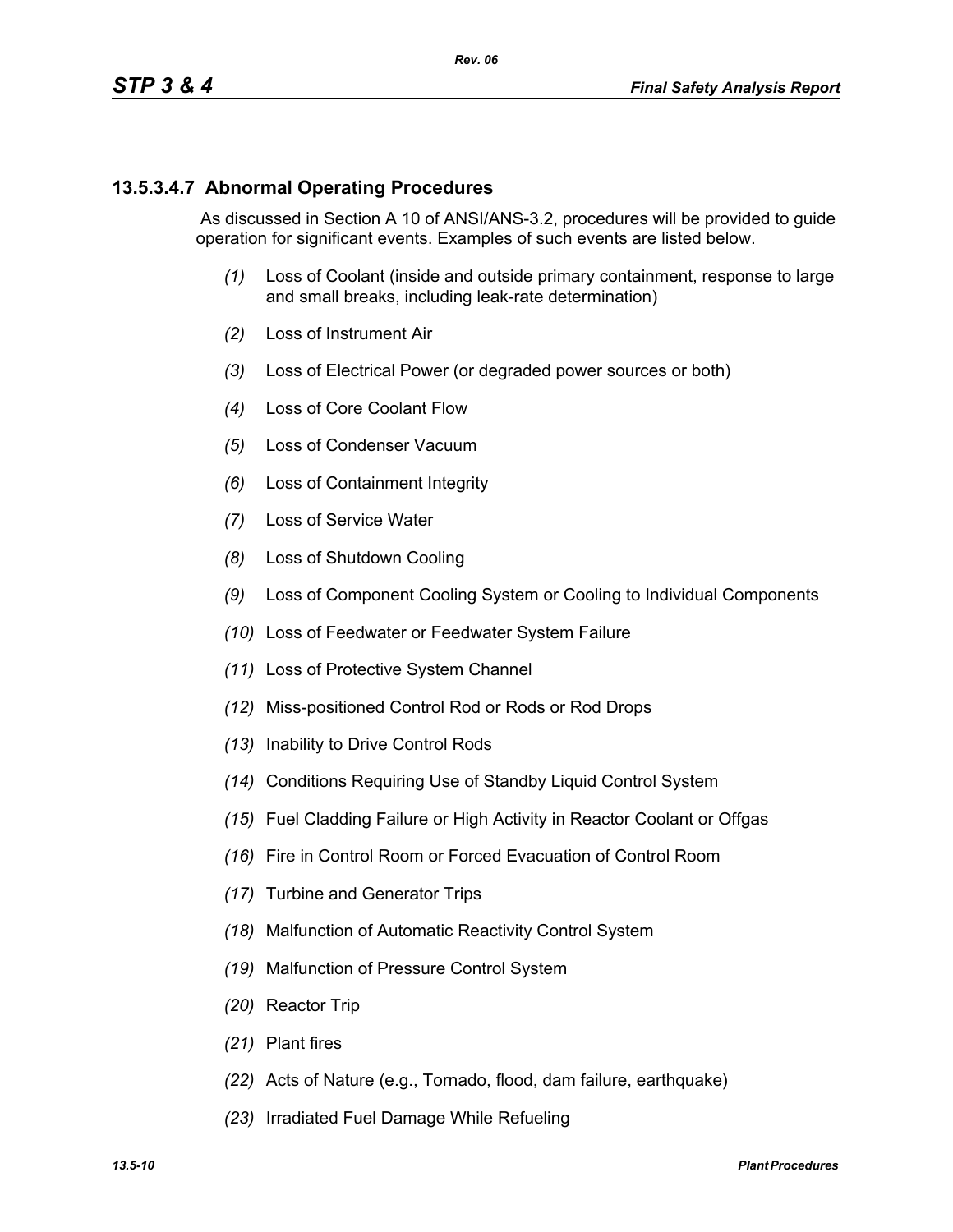- *(24)* Abnormal Releases of Radioactivity
- *(25)* Intrusion of Demineralizer Resin into Primary System
- *(26)* Hydrogen Explosions
- *(27)* Containment Isolation (including reopening of individual isolation valve following reset of safety injection or containment isolation valves)
- *(28)* Loss of Annunciators
- *(29)* Safe shutdown and cool-down under degraded core conditions (may be included in EOP actions)
- *(30)* Other expected transients that may be applicable

#### **13.5.3.4.8 Calibration, Inspection, and Test Procedures**

Procedures will be prepared for each surveillance test, inspection, or calibration required by Technical Specifications. As discussed in Section A8 of ANSI/ANS-3.2, examples of topics covered by surveillance test procedures are listed below:

- *(1)* Containment Leak Rate and Penetration Leak Rate Tests\*
- *(2)* Containment Isolation Tests
- *(3)* Containment Vacuum Breaker Tests
- *(4)* Containment Spray System Tests
- *(5)* Standby Gas Treatment System Tests (including filter tests)
- *(6)* Emergency Service Water System Functional Tests
- *(7)* Main Steam Isolation Valve Tests
- *(8)* Fire Protection System Functional Tests
- *(9)* Containment Monitoring System Tests
- *(10)* Emergency Core Cooling System Tests
- *(11)* Control Rod Operability and Scram Time Tests
- *(12)* Reactor Protection System Tests and Calibrations
- *(13)* Rod Block Tests and Calibrations
- *(14)* Refueling System Circuit Test
- *(15)* Standby Liquid System Tests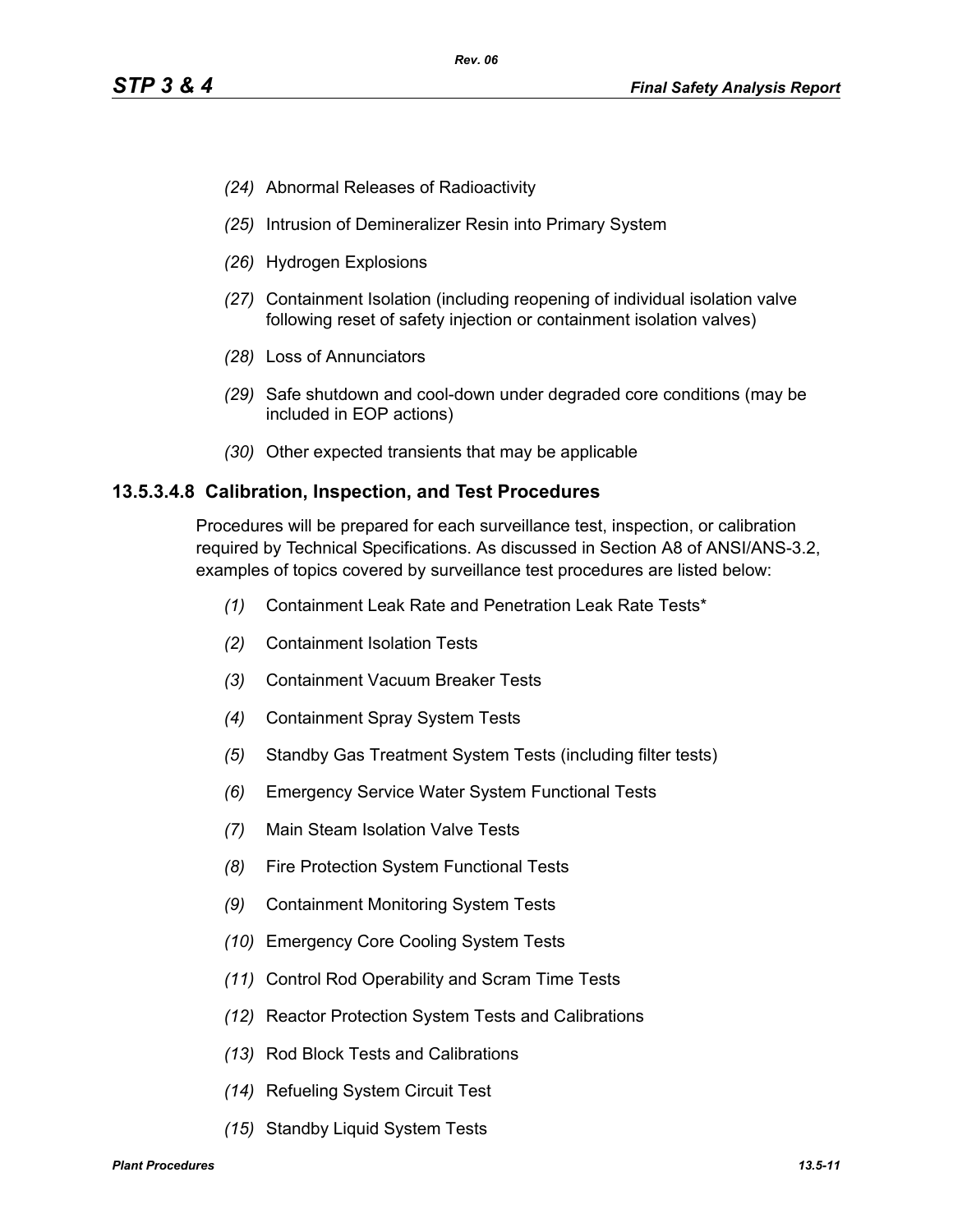- *(16)* Core Thermal Limit Checks and Core Flux Monitor Calibrations
- *(17)* Emergency Power Tests
- *(18)* Reactor Core Isolation Cooling Tests
- *(19)* NSSS Pressurization and Leak Detection
- *(20)* Inspection of Reactor Coolant System Pressure Boundary
- *(21)* Inspection of Pipe Hanger Settings
- *(22)* Control Rod Drive System Functional Tests
- *(23)* Core Physics Surveillance, Including Heat Balance
- *(24)* Leak Detection System Tests
- *(25)* Area, Portable, and Air borne Radiation Monitor Calibrations
- *(26)* Process Radiation Monitor Calibrations
- *(27)* Safety Relief Valve Tests
- *(28)* Turbine Overspeed Trip Tests
- *(29)* Water Storage Tanks Level Instrumentation Calibrations
- *(30)* Reactor Building In-leakage Tests
- *(31)* Nitrogen Inerting System Tests
- \* Included in this procedure group will be guidance regarding conversion of various leakage measurements into a common leakage equivalent.

# **13.5.3.4.9 Emergency Operating Procedures**

Procedures that are symptom-oriented will be prepared to provide the operator guidance for maintaining the reactor in a safe condition with any or all of the principal process variables for the reactor or containment initially outside of limits, regardless of cause. Such procedures do not require the operator to diagnose the cause of the upset. A list of events that procedures will cover are provided below:

- *(1)* RPV Control
- *(2)* Primary Containment Control
- *(3)* Secondary Containment Control
- *(4)* Radioactivity Release Control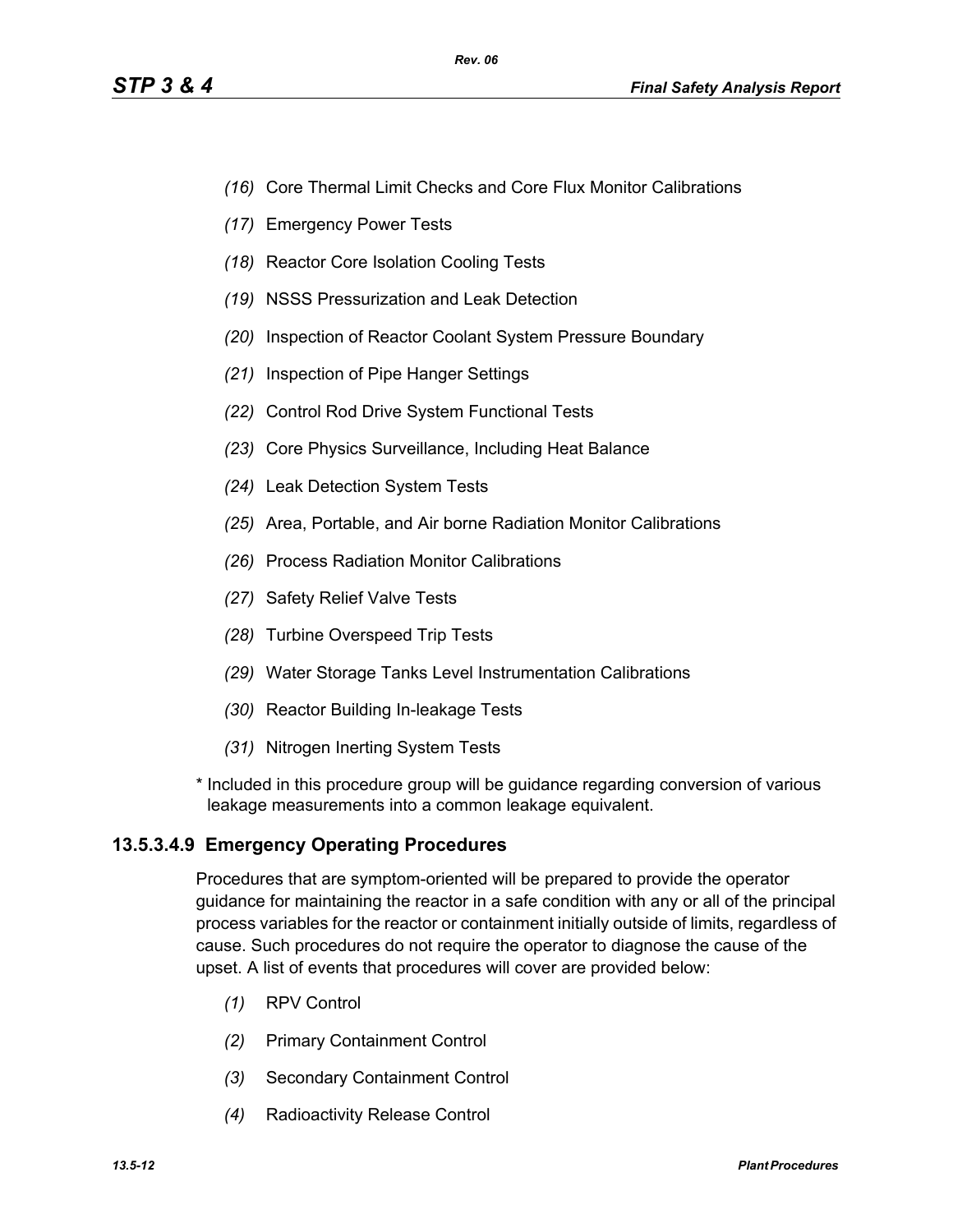- *(5)* Level Restoration (Alternate Level Control)
- *(6)* Emergency (RPV) Pressurization
- *(7)* Steam Cooling
- *(8)* RPV Flooding
- *(9)* Level/Power Control
- *(10)* (Primary) Containment Flooding

## **13.5.3.5.1 Supporting Documents**

*(1)* ABWR Tier 2 Rev. 04, Appendix 18A, Emergency Procedure Guidelines

## **13.5.3.5.2 Regulation and Regulatory Requirements**

- *(1)* NUREG-0737, Supplement No. 1, Clarification of TMI Action Plan Requirements, 1982
- *(2)* NUREG-0899, Guidelines for the Preparation of Emergency Operating Procedures, 1982
- *(3)* NUREG-1358, Lessons Learned From the Special Inspection Program for Emergency Operating Procedures, 1989
- *(4)* NUREG-1358, Lessons Learned From the Special Inspection Program for Emergency Operating Procedures, Supplement 1,1992
- *(5)* NUREG/CR-5228, Techniques for Preparing Flowchart Format Emergency Operating Procedures, Volumes 1 and 2,1989